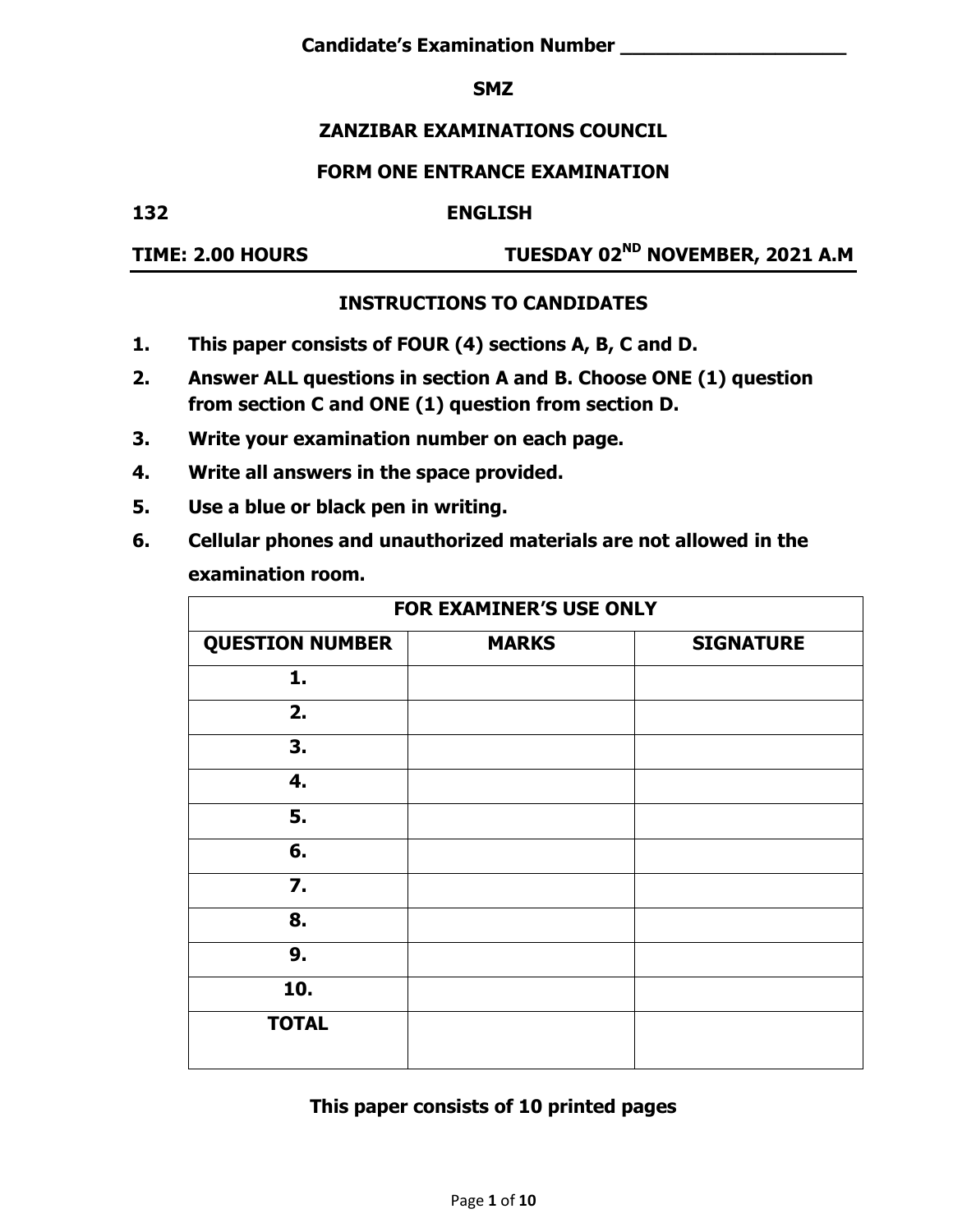# **SECTION A: (20 Marks)**

## **COMPREHENSION**

## **Answer ALL questions in this section.**

Read the following passage and answer the questions.

Mr. Issa is a teacher. He teaches Science subject at Furaha Primary School which is located in Furaha Street. He lives in Pemba at Chakechake District. One day he decided to teach his pupils using a study tour method. He told his pupils that they could learn even out of the classroom. Asha Matata is the class monitor of this class. She studies in standard six. She lives near the school.

Asha Matata had never visited any national park. It was good luck that her teacher arranged a trip to Ngezi Forest. Ngezi Forest is the one among the two national parks of Zanzibar which is located in Pemba. Another national park is Jozani Forest which is located in Unguja. The teacher told them that they will go to see many things in their journey like Pemba fox, mgulele trees and even historical sites. At Ngezi Forest they found a guide called Mihayo. The guide welcomed and gave them short lecture before escorted them through the forest.

Then they started their journey with the guide. First of all he asked them to enter in the office in groups. They were divided into two groups. Inside the office they saw a lot of pictures with different animals such as chameleons, Pemba fox, butterflies and other numerous birds. Each species was in its own natural features. After that Mr. Mihayo told them that when you are visiting this forest, you are not allowed to pick and eat anything in the forest. The guide explained to them about several natural features in Ngezi Forest in all five main sections which were saline grassland, mangrove swamps, dense thicket forest, evergreen bush land and plantations.

# **Questions**

- 1. Choose the correct answer from the given alternatives and put the letter of the correct answer in the table below.
	- i. Asha Matata lives at
		- A: Furaha B: Mgulele C: Ngezi D: Unguja
	- ii. Mr. Issa works at
		- A: Furaha Primary School B: Jozani Forest
		- C: Ngezi Forest **D:** D: The National Park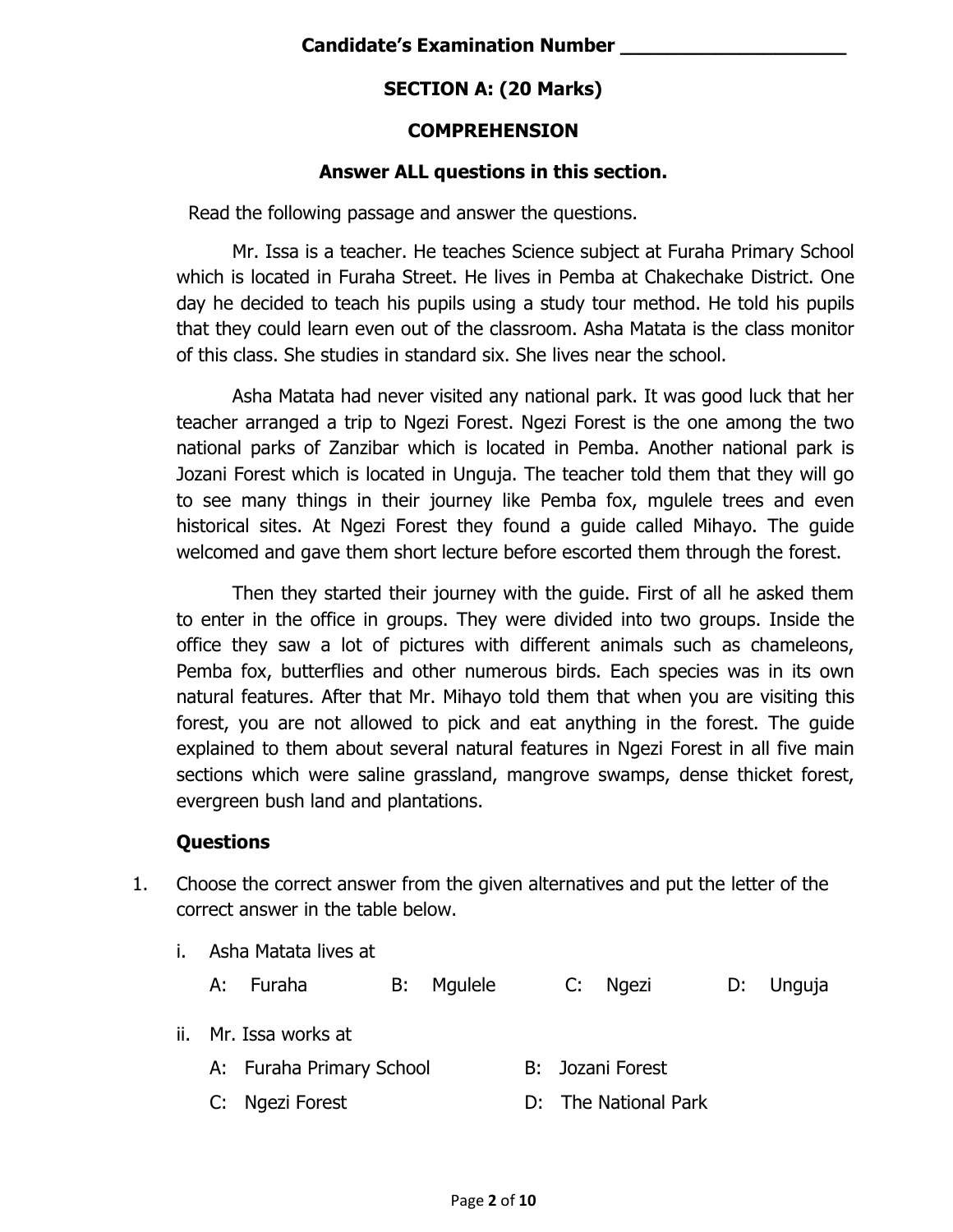## **Candidate's Examination Number \_\_\_\_\_\_\_\_\_\_\_\_\_\_\_\_\_\_\_**

iii. The class monitor of the class six is A: Asha Matata B: Mr. Issa C: Mr. Mihayo D: The guide iv. Teacher Issa arranged the trip to A: Airport B: Jozani Forest C: Ngezi Forest D: The Historical site v. Studying in the journey out of the classroom is called A: Discussion B: School learning C: Study tour D: Visiting vi. After giving a short lecture to the pupils, the guide escorted them through A: Their bus B: The Ngezi Forest C: The river D: The school vii. Inside the Ngezi office the pupils saw the pictures of A: Lions, hens and snakes B: Elephants, zebras and birds C: Pemba fox, chameleons and numerous birds D: Pythons, pigs and deer viii. While the pupils were visiting through the forest Mr. Mihayo instructed them that A: They are not allowed to pick and eat anything B: They are not allowed to pass through the road C: They can pick anything they like D: They can eat anything they find ix. Jozani Forest is located in A: Chakechake B: Furaha C: Pemba D: Unguja x. Ngezi Forest is located in A: Kenya B: Pemba C: Uganda D: Unguja **Answers**

|  | <br>. . | Ϊİİ |  | VI | .<br>Vİİ | viii | <b>IV</b><br>IΛ. |  |
|--|---------|-----|--|----|----------|------|------------------|--|
|  |         |     |  |    |          |      |                  |  |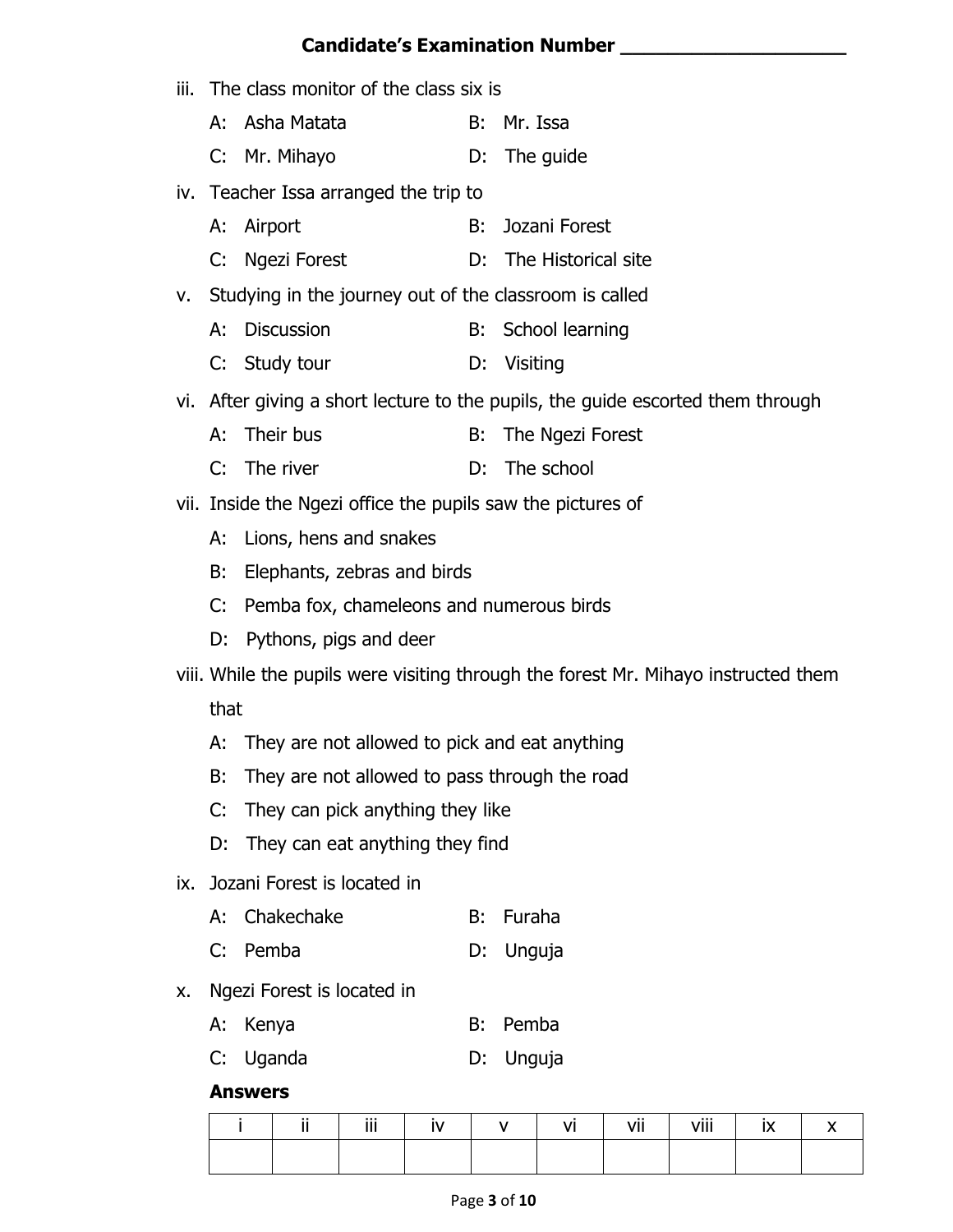### **Candidate's Examination Number \_\_\_\_\_\_\_\_\_\_\_\_\_\_\_\_\_\_\_**

2. Write **TRUE** if the statement is correct or **FALSE** if the statement is incorrect for the following sentences. Put your answers in the brackets.

|     | i. Mr. Issa lives in Unguja.                                       |  |
|-----|--------------------------------------------------------------------|--|
| ii. | Mr. Mihayo welcomed the standard six pupils.                       |  |
|     | iii. All pupils entered in Ngezi Forest office at the same time.   |  |
|     | iv. Mr. Mihayo escorted the pupils through the Ngezi Forest.       |  |
|     | v. Saline grassland is among the main sections of Ngezi Forest.    |  |
|     | vi. The guide of Ngezi Forest is called Mr. Mihayo.                |  |
|     | vii. Ngezi Forest is divided into four main sections.              |  |
|     | viii. Two National Parks of Zanzibar are Jozani and Ngezi Forests. |  |
|     | ix. The pupils saw mgulele trees in the office.                    |  |
|     | x. The pupils saw several things in their study tour.              |  |

# **SECTION B: (40 Marks)**

# **PATTERNS AND VOCABULARY**

# **Answer ALL questions in this section.**

- 3. Fill in the blanks by choosing the correct word given in the brackets.
	- i. Mr. Brown is from Holland. He is (Dutch/Hollandian/Hollandese) \_\_\_\_\_\_\_\_\_\_.
	- ii. Most of the pupils (likes/like/dislikes) \_\_\_\_\_\_\_\_\_\_\_\_\_\_\_\_\_\_\_\_\_\_ English subject.
	- iii. Please madam, can (I/you/me) \_\_\_\_\_\_\_\_\_\_\_\_\_\_\_\_ give you some juice?
	- iv. Juma is (thin/thinner/thinnest) \_\_\_\_\_\_\_\_\_\_\_\_\_\_\_\_\_\_\_\_\_\_\_\_\_\_\_\_\_\_than John.
	- v. Don't overtake! There (were/is/are) \_\_\_\_\_\_\_\_\_\_\_\_\_\_\_\_\_\_ a narrow bridge ahead.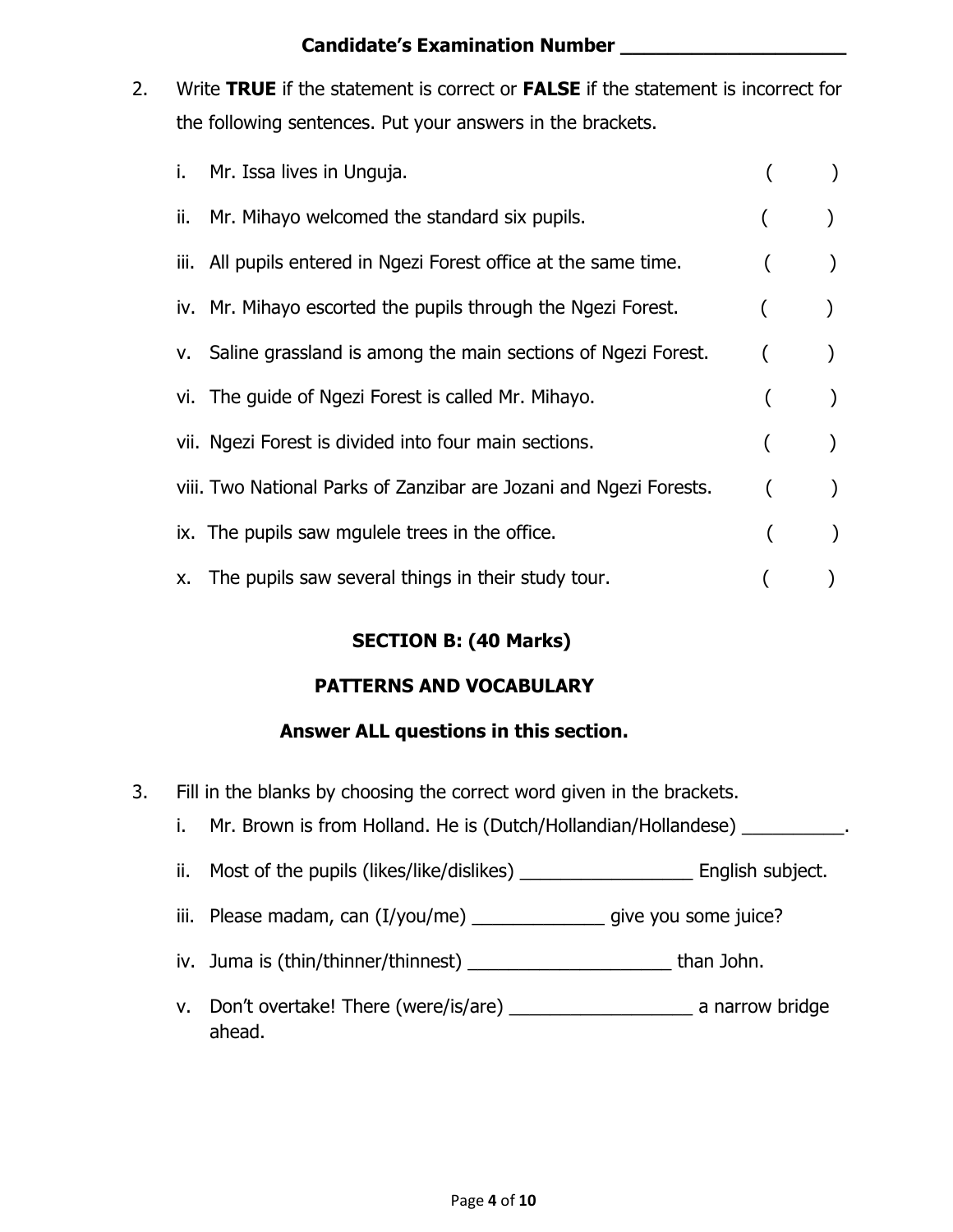## **Candidate's Examination Number \_\_\_\_\_\_\_\_\_\_\_\_\_\_\_\_\_\_\_**

4. Match the places from **LIST B** with the correct activities performed from **LIST A**. Put the letter of the correct answer in the table below.

| <b>LIST A</b>                                           | LIST B                |
|---------------------------------------------------------|-----------------------|
| An area of water where ships, boat and barges can       | A: Gym                |
| shelter.                                                | <b>B: School</b>      |
| ii. A place or building where letters are posted.       | C: Immigration Office |
| iii. A place where you can go to exercise and keep fit. | D: Harbor             |
| iv. A place where planes take off and land.             | E: Cinema             |
| v. A place where the official checks the documents of   | F: Post Office        |
| a person who enters the country.                        | G: Bank               |
|                                                         |                       |

#### **Answers**

\_\_\_\_\_\_\_\_\_\_\_\_\_\_\_\_\_\_\_\_\_\_\_\_\_\_\_\_\_\_\_\_\_\_\_\_\_\_\_\_\_\_\_\_\_\_\_\_\_\_\_\_\_\_\_\_\_\_\_\_\_

\_\_\_\_\_\_\_\_\_\_\_\_\_\_\_\_\_\_\_\_\_\_\_\_\_\_\_\_\_\_\_\_\_\_\_\_\_\_\_\_\_\_\_\_\_\_\_\_\_\_\_\_\_\_\_\_\_\_\_\_\_

\_\_\_\_\_\_\_\_\_\_\_\_\_\_\_\_\_\_\_\_\_\_\_\_\_\_\_\_\_\_\_\_\_\_\_\_\_\_\_\_\_\_\_\_\_\_\_\_\_\_\_\_\_\_\_\_\_\_\_\_\_

\_\_\_\_\_\_\_\_\_\_\_\_\_\_\_\_\_\_\_\_\_\_\_\_\_\_\_\_\_\_\_\_\_\_\_\_\_\_\_\_\_\_\_\_\_\_\_\_\_\_\_\_\_\_\_\_\_\_\_\_\_

\_\_\_\_\_\_\_\_\_\_\_\_\_\_\_\_\_\_\_\_\_\_\_\_\_\_\_\_\_\_\_\_\_\_\_\_\_\_\_\_\_\_\_\_\_\_\_\_\_\_\_\_\_\_\_\_\_\_\_\_\_

- 5. Answer the following questions as instructed.
	- i. Have you got some money?

(Answer the question in short form, starting with "Yes………")

ii. A child sleeps here.

(Change the sentence into simple past tense)

iii. Father goes to work (on, by) bus.

(Choose the correct preposition from the brackets)

iv. My sister bought a new house last week.

(Change the sentence into question by starting with the word "Did")

v. Fifty two thousand one hundred and two. (Write the words in numerals)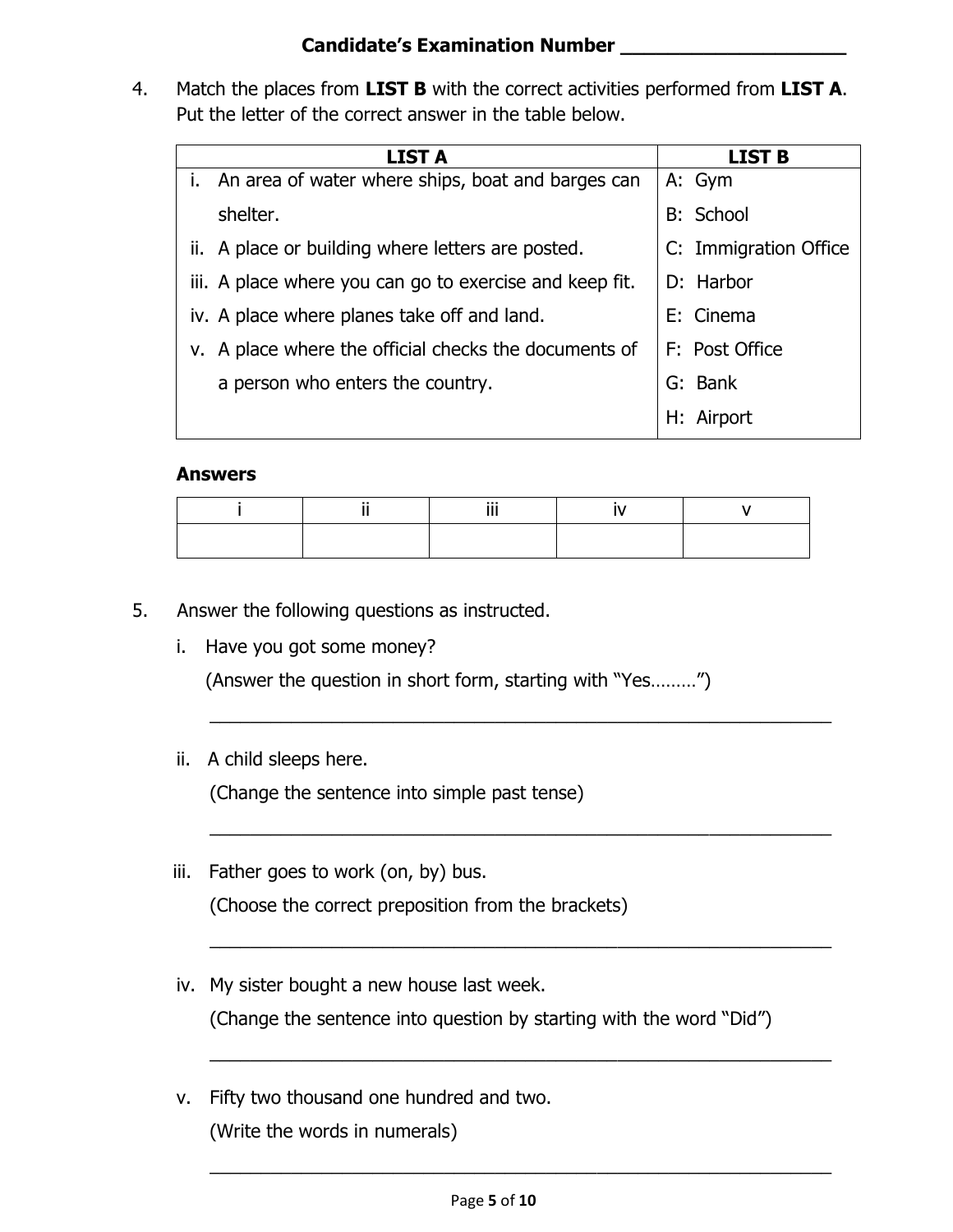### **Candidate's Examination Number** [188]

Use two (2) sentences per picture to complete the story below. Picture number 6. one (1) is done as an example. Continue with the story from picture number two  $(2).$ 



One day Halila woke up early in the morning. She dressed up and took her school bag to go to school.

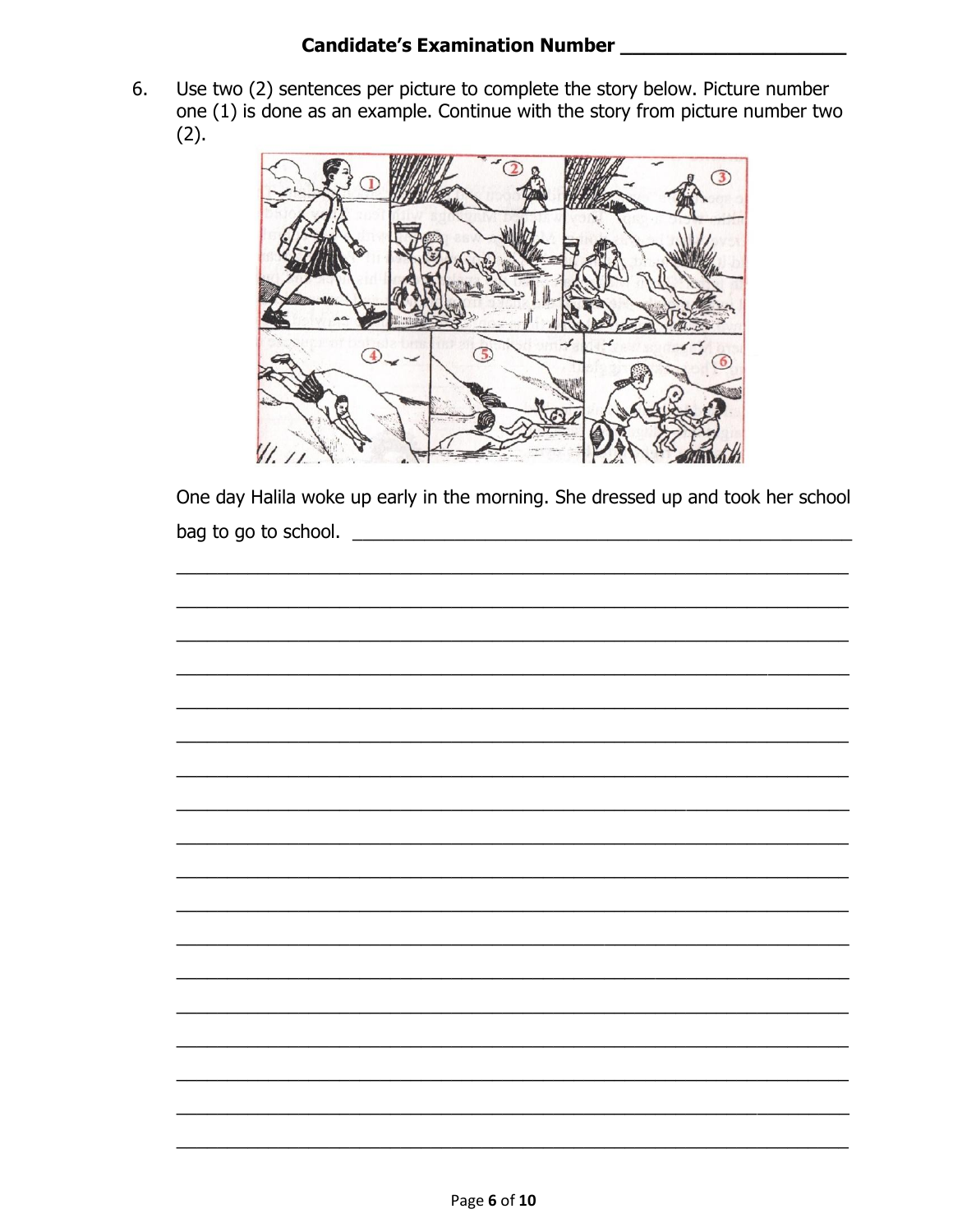## **SECTION C: (20 Marks)**

## **TRANSLATION**

## **Answer one (1) question from this section.**

7. Rewrite the following paragraph in Swahili.

Language is one among the ways of communication. People learn foreign languages for different reasons. Students learn these languages in schools. Some students learn them because they are compulsory to learn. Others learn foreign languages as elective courses. They choose an elective that they are interested in or they feel will be helpful to them in various ways. Some people learn a foreign language when they feel it will be beneficial for their carriers and business. Others learn them for travelling to abroad. They decide to learn them when they want to visit different foreign countries. Therefore it is important for the students to learn foreign languages.

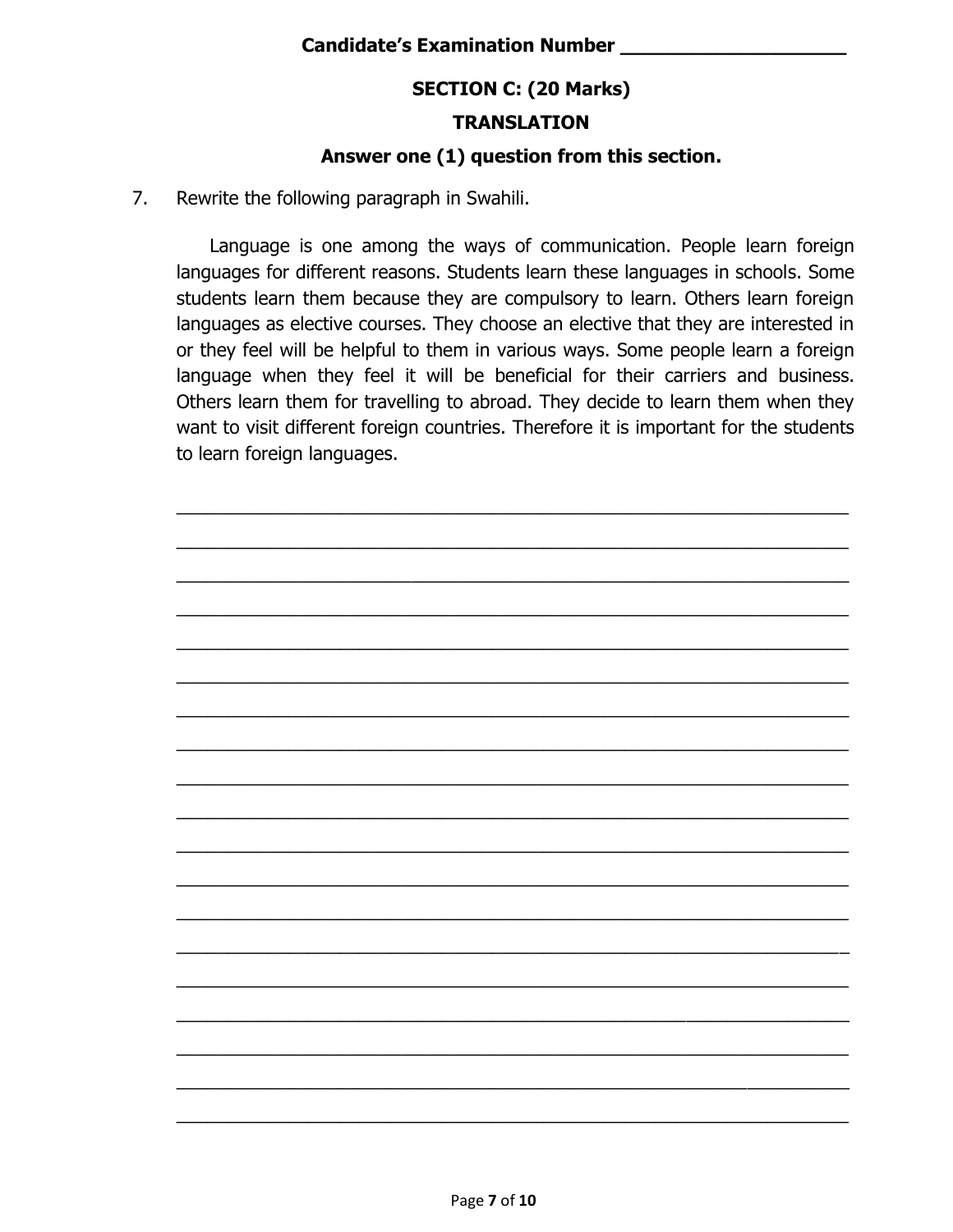Translate the following paragraph in English. 8.

> Bwana Kassim ni mmiliki wa mkahawa wa vyakula vya baharini. Amefanya kazi katika mkahawa huo kwa muda wa miaka ishirini. Mkahawa huo ulikuwa wa baba yake. Baba yake alimkabidhi mkahawa huo baada ya yeye kustaafu. Bwana Kassim anaipenda sana kazi yake. Katika mkahawa huo anauza vyakula kama samaki, kamba, chaza na pweza. Yeye anapenda kukaa katika mkahawa ili awahudumie wateja wake vyakula vilivyo salama kutoka baharini. Ingawa vyakula vya baharini vina harufu, watu wengi wanavipenda sana. Pia vyakula vya baharini ni vizuri sana kwa afya zetu.

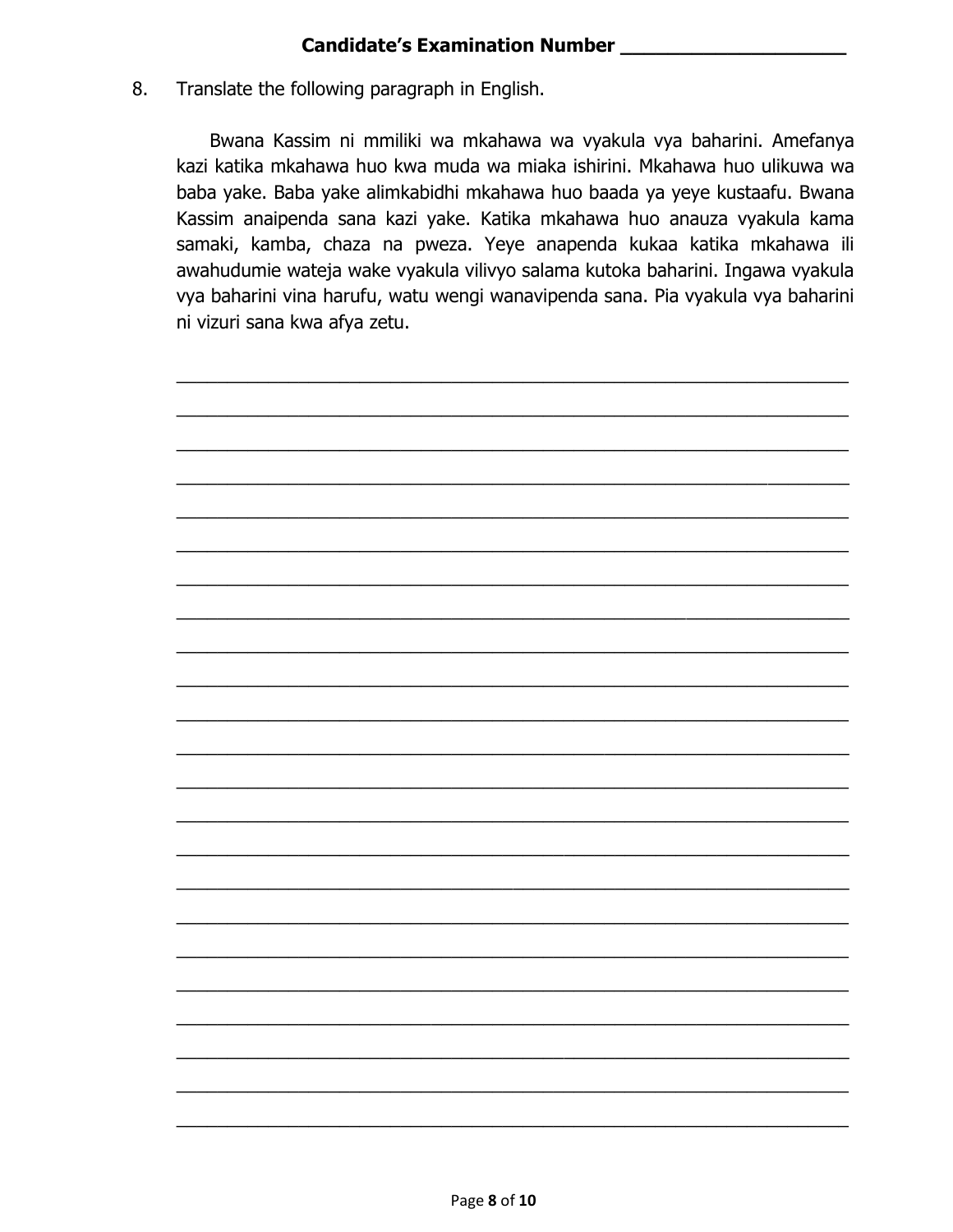# 

## **SECTION D: (20 Marks)**

### **WRITING**

## Answer one (1) question from this section.

Imagine you are Nashat Nassor, you will have a wedding ceremony of your sister 9. on 25<sup>th</sup> February, 2022 at Shantimba hall from 6:30 pm to 10:30 pm. Prepare an invitation card to your friend Rashida Kasu.

10. Write a composition of one hundred and twenty (120) words to explain the Importance of Forest in Zanzibar.